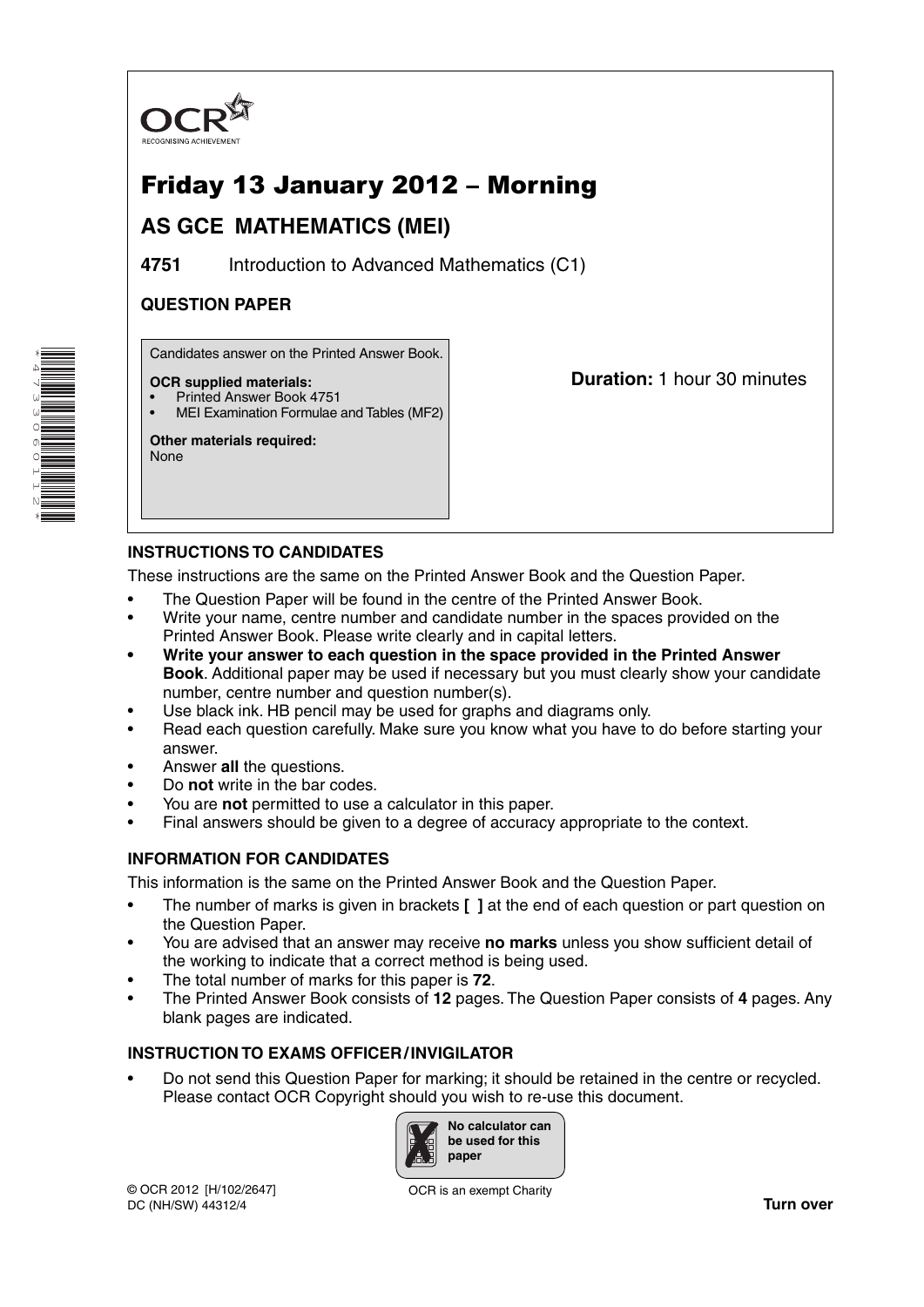#### **Section A** (36 marks)

- **1** Find the equation of the line which is perpendicular to the line  $y = 5x + 2$  and which passes through the point (1, 6). Give your answer in the form  $y = ax + b$ . **[3]**
- **2** (i) Evaluate  $9^{-\frac{1}{2}}$ .  $\frac{1}{2}$ . **[2]**

(ii) Simplify 
$$
\frac{(4x^4)^3 y^2}{2x^2y^5}
$$
. [3]

3 Expand and simplify 
$$
(n+2)^3 - n^3
$$
. [3]

**4** (i) Expand and simplify  $(7 + 3\sqrt{2})(5 - 2\sqrt{2})$ . [3]

(ii) Simplify 
$$
\sqrt{54} + \frac{12}{\sqrt{6}}
$$
. [2]

**5** Solve the following inequality.

$$
\frac{2x+1}{5} < \frac{3x+4}{6} \tag{4}
$$

**6** Rearrange the following equation to make *h* the subject.

12

$$
4h + 5 = 9a - ha^2
$$
 [3]



**Fig. 7**

Fig. 7 shows the graph of  $y = g(x)$ . Draw the graphs of the following.

| (i) $y = g(x) + 3$  | $[2]$ |
|---------------------|-------|
| (ii) $y = g(x + 2)$ | $[2]$ |

**7**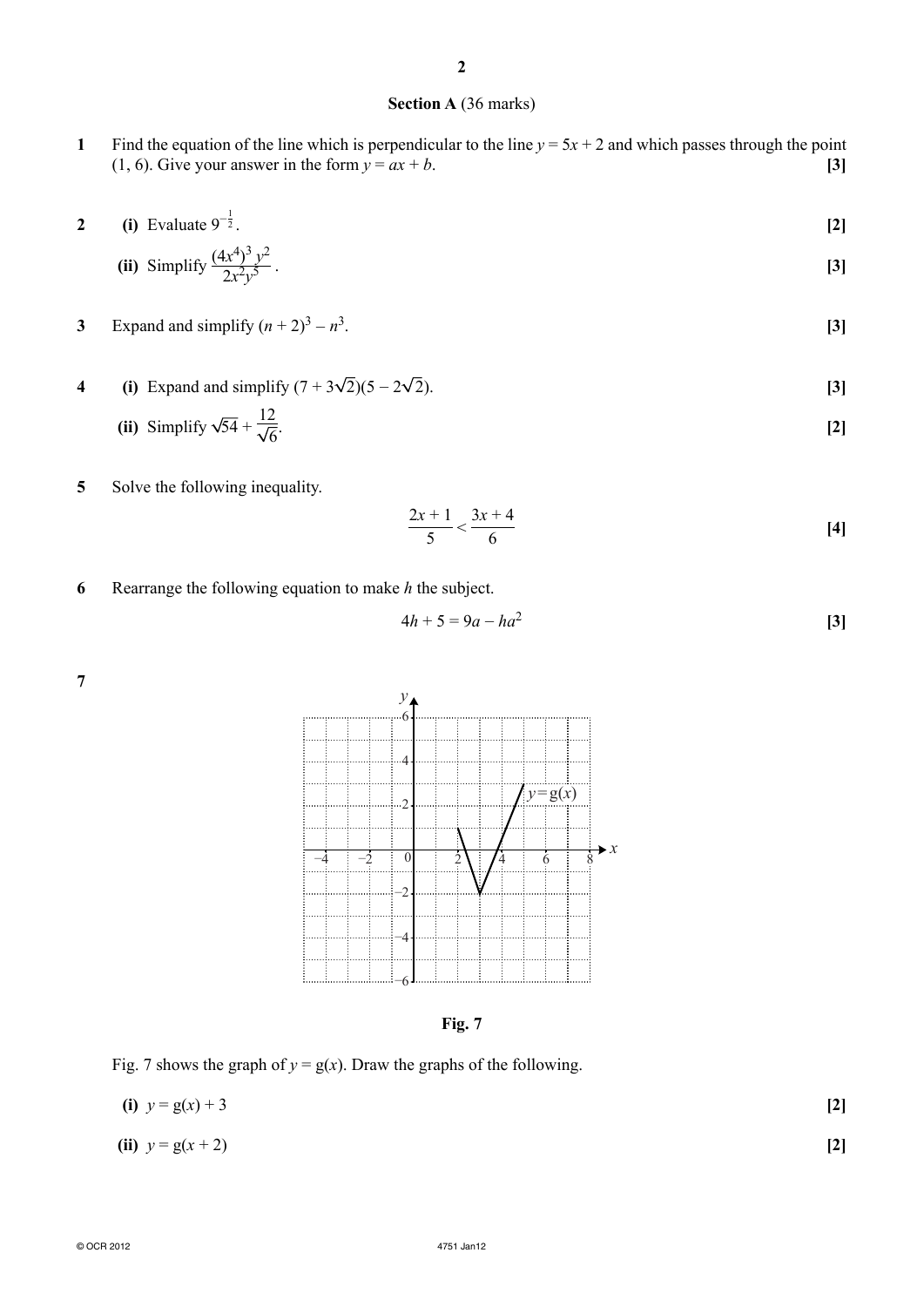**8** Express  $5x^2 + 15x + 12$  in the form  $a(x + b)^2 + c$ .

Hence state the minimum value of *y* on the curve  $y = 5x^2 + 15x + 12$ . [5]

**9** Complete each of the following by putting the best connecting symbol ( $\Leftrightarrow$ ,  $\Leftrightarrow$  or  $\Rightarrow$ ) in the box. Explain your choice, giving full reasons.

| (i) $n^3 + 1$ is an odd integer | $n$ is an even integer |     |
|---------------------------------|------------------------|-----|
| (ii) $(x-3)(x-2) > 0$           | x > 3                  | [2] |

#### **Section B** (36 marks)

- **10** Point A has coordinates (4, 7) and point B has coordinates (2, 1).
	- **(i)** Find the equation of the line through A and B. **[3]**
	- **(ii)** Point C has coordinates (−1, 2). Show that angle ABC = 90° and calculate the area of triangle ABC. **[5]**
	- **(iii)** Find the coordinates of D, the midpoint of AC.

Explain also how you can tell, without having to work it out, that A, B and C are all the same distance from D. **[3]**

- **11** You are given that  $f(x) = 2x^3 3x^2 23x + 12$ .
	- **(i)** Show that  $x = -3$  is a root of  $f(x) = 0$  and hence factorise  $f(x)$  fully. [6]
	- (ii) Sketch the curve  $y = f(x)$ . [3]
	- **(iii)** Find the *x*-coordinates of the points where the line  $y = 4x + 12$  intersects  $y = f(x)$ . [4]
- **12** A circle has equation  $(x 2)^2 + y^2 = 20$ .
	- **(i)** Write down the radius of the circle and the coordinates of its centre. **[2]**
	- **(ii)** Find the points of intersection of the circle with the *y*-axis and sketch the circle. **[3]**
	- **(iii)** Show that, where the line  $y = 2x + k$  intersects the circle,

$$
5x^2 + (4k - 4)x + k^2 - 16 = 0.
$$
 [3]

 **(iv)** Hence find the values of *k* for which the line  $y = 2x + k$  is a tangent to the circle. [4]